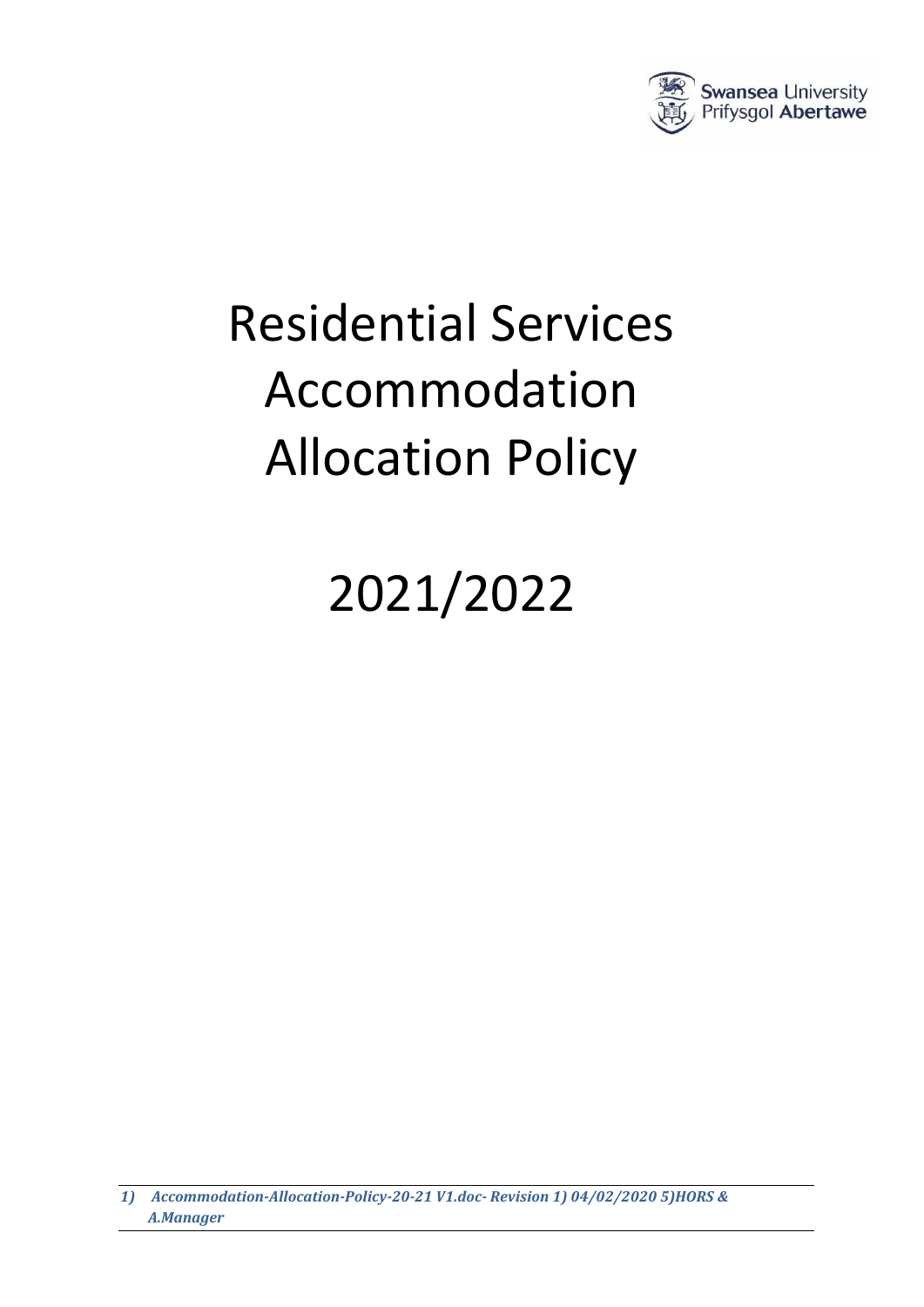## **Contents**

| a) |  |  |
|----|--|--|
| b) |  |  |
| 2. |  |  |
| 2. |  |  |
|    |  |  |
| 4. |  |  |
| 5. |  |  |
| 6. |  |  |
|    |  |  |

<sup>1)</sup> Accommodation-Allocation-Policy-20-21 V1.doc-Revision 1) 04/02/2020 5)HORS & A.Manager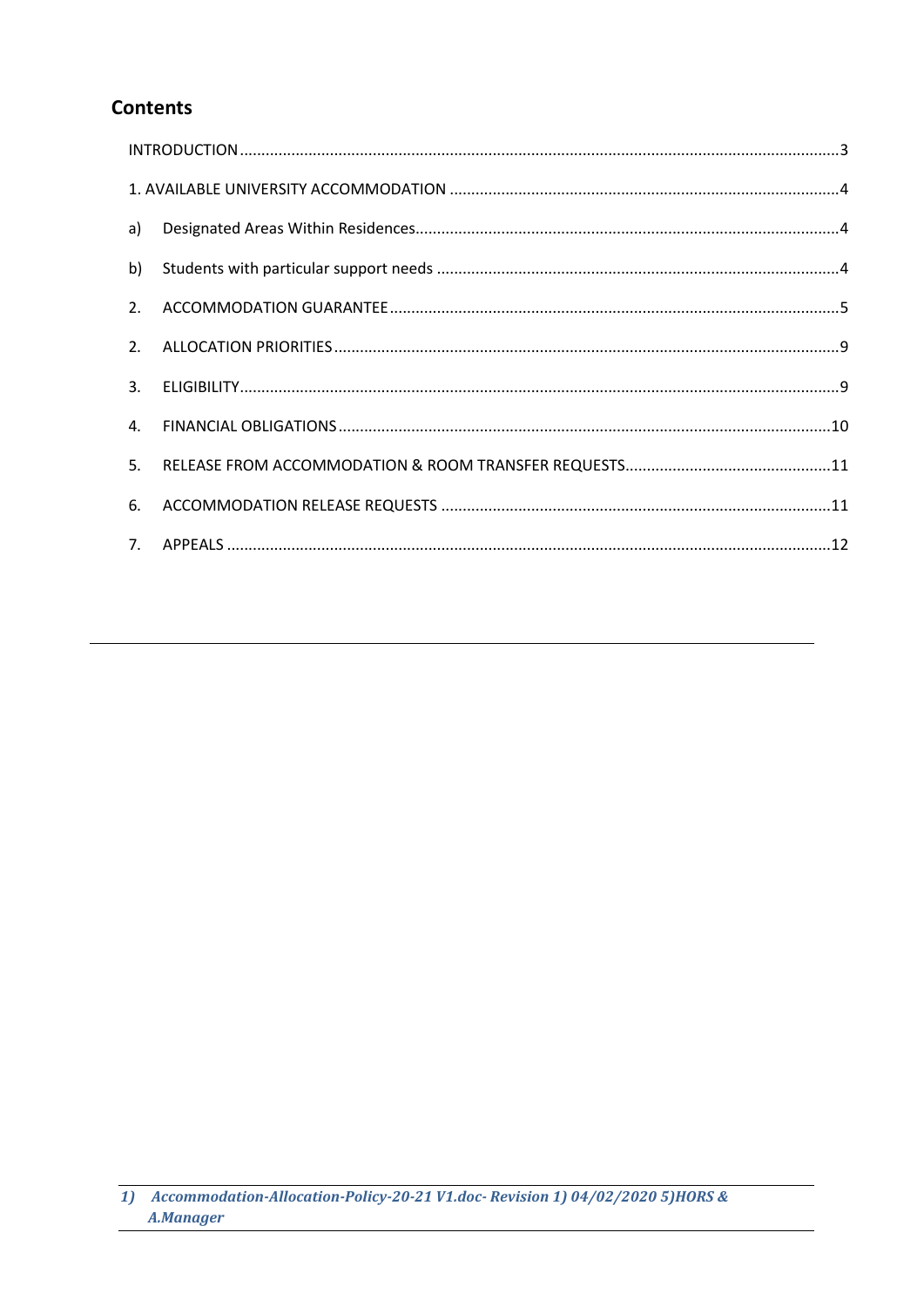#### <span id="page-2-0"></span>**INTRODUCTION**

Residential Services (RS) is committed to ensuring that all applications for accommodation are dealt with in a fair and transparent manner throughout the application and allocation process. This document sets out the Allocation policy for Residential Services Managed accommodation.

This Policy is reviewed annually and is subject to change as determined by the Head of Residential Services and the Systems & Administration Manager

The document is applicable to staff dealing with and allocating students into universityowned and managed accommodation, namely:

- Bay Campus,
- Beck House
- Hendrefoelan Student Village,
- Singleton Park Campus,
- SAS Lettings Off-Campus properties
- Any accommodation providers entering into an agreement with Swansea University

Swansea University's portfolio of accommodation consists of properties managed by the University both on and off-campus via various agreements with accommodation providers.

The University works in partnership with accommodation providers; if allocated to this type of accommodation full details will be provided to you at the time of allocation.

There is a mix of accommodation types ranging from traditional style halls to shared flats and houses. For full details, please see our web pages: [www.swansea.ac.uk/accommodation/](http://www.swansea.ac.uk/accommodation/)

Applications for accommodation are made online and the eligibility criteria (Allocation Policy) is published in advance of the application process commencing.

Residential Services welcomes applications and enquiries from students regardless of age, ethnic or national origins, race, religion, sex, sexual preference, marital status, family responsibility, physical or sensory disability and political or religious beliefs and activities, unless those activities are unlawful or contrary to the policies of the University.

The Allocation Policy is reviewed annually to ensure that it reflects the current University strategic aims and objectives and takes into account the requirements of the student body, following consultation.

**Head of Residential Services Mr Ceri Jones**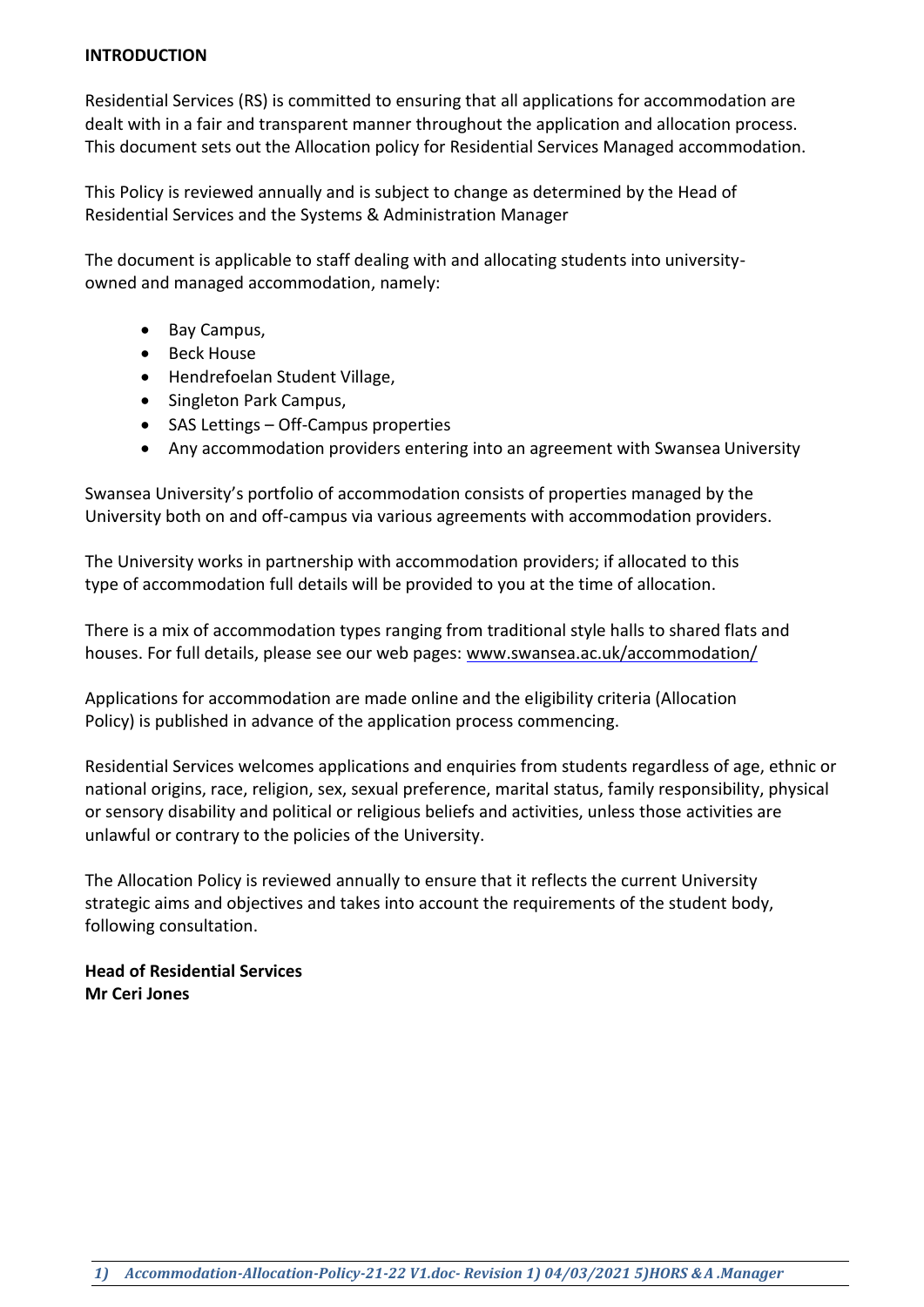#### <span id="page-3-0"></span>**1. AVAILABLE UNIVERSITY ACCOMMODATION**

For up to date information about our residences please visit our web pages where you will find details of facilities and information about rents, designated areas and tenancy length. [www.swansea.ac.uk/accommodation/accommodation-options/](http://www.swansea.ac.uk/accommodation/accommodation-options/) 

#### <span id="page-3-1"></span>**a) Designated Areas Within Residences**

In response to demand from students Residential Services (RS) has set aside certain areas in residence to cater to the following preferences:

- **1. Alcohol-free flats**  for students who wish to live in an alcohol-free environment
- **2. Couple/family flats** are also available in Beck House.
- **3. Mature flats**  for students 21 and older
- **4. Postgraduate flats** for 51-week contracts
- **5.** Quieter flats with noise restriction between the hours of 11 pm and 8 am
- **6. Show Flats** / Open Day Rooms\*
- **7. Single-sex flats**  students can request to live in an all-male or an all-female designated flat
- **8. Welsh speakers**  for students who wish to live with other Welsh-speaking students. Whilst every attempt will be made to fill the flat with Welsh speakers this may not always be possible and is dependent on circumstances.

NB – every effort is made to fulfil all preferences; this may not always be possible.

#### <span id="page-3-2"></span>**b) Students with particular support needs**

- The Disability Office (DO) will notify RS of any adjustments required to accommodate students who have a disability, require additional equipment or support, provided they have declared this on their UCAS application.
- RS, the DO and the student will then liaise to ensure that specific adaptations or equipment are put in place, providing a minimum of 6 weeks' notice is given to RS. For more information see: [www.swansea.ac.uk/disability/](https://www.swansea.ac.uk/disability/)
- Full details of support available within accommodation for students withdisabilities can be found on our web page [www.swansea.ac.uk/accommodation/supportavailable/](http://www.swansea.ac.uk/accommodation/supportavailable/)

#### **\*Show flats**

In order to show prospective students and parents our accommodation, we have rooms that students make available for viewing during our Open Days. For further information see:

[www.swansea.ac.uk/accommodation/accommodation-options/accommodation-designated](http://www.swansea.ac.uk/accommodation/accommodation-options/accommodation-designated-areas/show-flats/)[areas/show-flats/](http://www.swansea.ac.uk/accommodation/accommodation-options/accommodation-designated-areas/show-flats/) 

#### **SAS Lettings - Student Accommodation Services Properties**

Student Accommodation Services (SAS Lettings) advertise and manage, or advertise only, a portfolio of properties that are owned by private landlords. This accommodation can be booked by all students from November (the exact date will be highlighted on the SAS website). The contract is normally for a period of 47 weeks for undergraduates. For further information see: [www.swansea.ac.uk/accommodation/sas-lettings/](http://www.swansea.ac.uk/accommodation/sas-lettings/)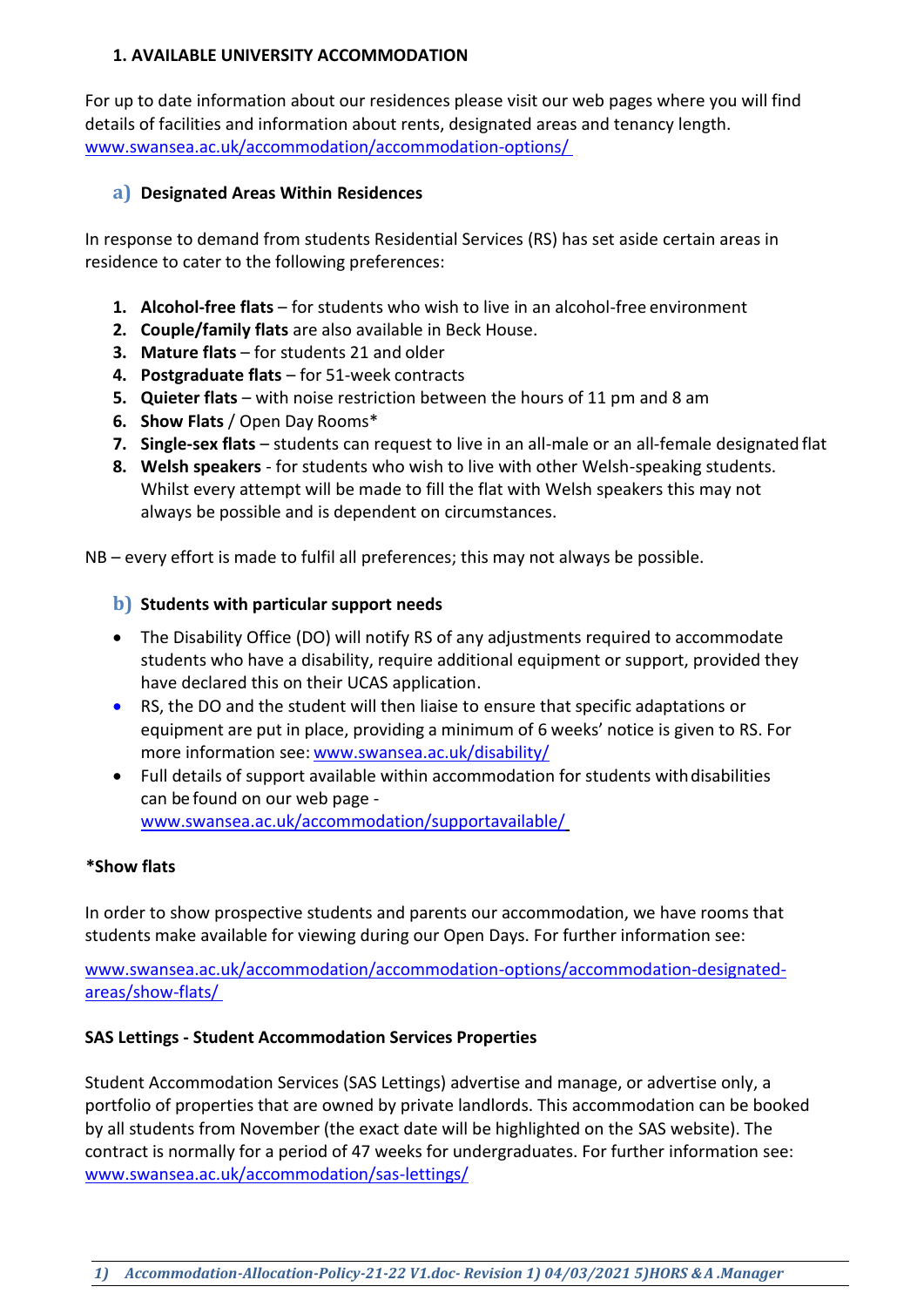#### **2. ACCOMMODATION GUARANTEE**

<span id="page-4-0"></span>The eligibility criteria for students applying for university accommodation can be found on the link: [www.swansea.ac.uk/accommodation/guarantees-and-eligibility/](http://www.swansea.ac.uk/accommodation/guarantees-and-eligibility/)

#### **a) The Guarantee Applies to:**

For details or our guarantee please read the information here: [www.swansea.ac.uk/accommodation/applying-for-accommodation/what-happens](http://www.swansea.ac.uk/accommodation/applying-for-accommodation/what-happens-next/)[next/](http://www.swansea.ac.uk/accommodation/applying-for-accommodation/what-happens-next/)

#### **b) New Undergraduates**

- Students who have an Unconditional or Conditional Firm Offer from Swansea University
- Students who have an Insurance Offer from Swansea University

• Health Care and Graduate Medical Students – for more information see: [www.swansea.ac.uk/accommodation/applying-for-accommodation/non-standard-course](http://www.swansea.ac.uk/accommodation/applying-for-accommodation/non-standard-course-length/)[length/](http://www.swansea.ac.uk/accommodation/applying-for-accommodation/non-standard-course-length/) 

#### **c) New Postgraduates**

- Students who hold an Unconditional offer from Swansea University for a taught Masters, Diploma Course or Legal Practice Course (LPC)
- Students who have been accepted for a PhD or MRes placement, providing they are paying full fees
- Students who are progressing to a postgraduate course having studied for their first degree at Swansea University

For more information see: [www.swansea.ac.uk/accommodation/postgradinternationalstudents/](http://www.swansea.ac.uk/accommodation/postgradinternationalstudents/)

#### **NB: RS does not currently have the ability to house postgraduate students who need to stay beyond the end date of their tenancy. These students will be assisted in finding suitable short term private sector accommodation but this cannot be guaranteed.**

#### **d) Exchange/Visiting Students**

There is a dedicated web page that sets out the criteria for international exchange students wishing to live in university accommodation:

[www.swansea.ac.uk/accommodation/applying-for-accommodation/non-standard-course-length/](http://www.swansea.ac.uk/accommodation/applying-for-accommodation/non-standard-course-length/) 

#### **The only students guaranteed accommodation are:**

- Swansea Students on the study abroad scheme
- It will be the responsibility of the students to make an accommodation application online for these rooms. Any student who takes a room for the full year without notifying Residential Services that they will leave for the second semester will only be released under the university's transfer/withdrawal procedure and will have to pay until a replacement tenant is found.
- Fee-Paying Visiting Students from partner universities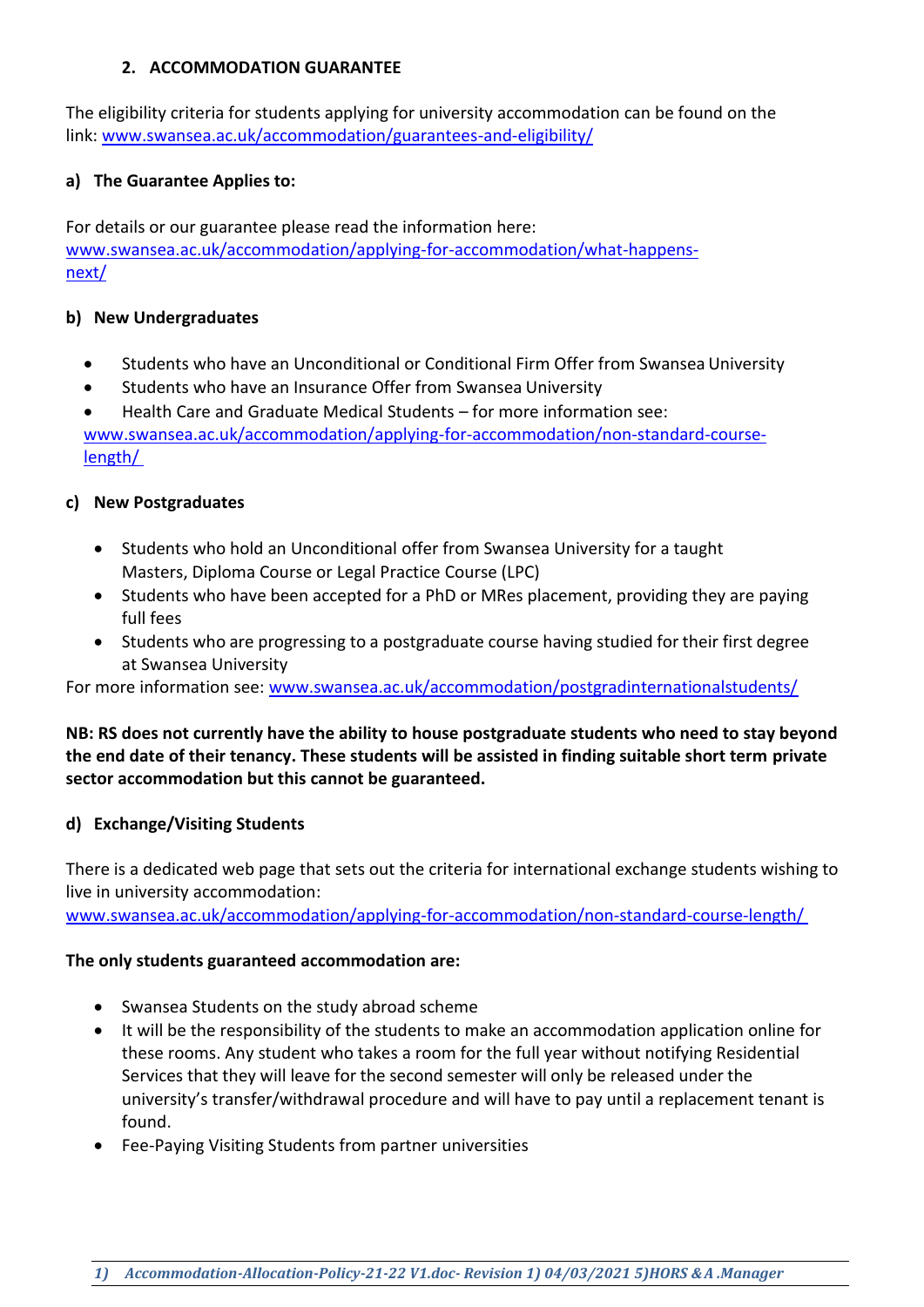#### **e) Returning / Continuing Students (UK)**

The total number of returning / continuing students allowed into accommodation for additional years is set each year by the university. The following order of priority will be used:

- First-year students
- Students with disabilities or specific needs
- Final year students and postgraduates
- Other years

RS may decide to restrict applications using the following criteria:

- Maximum time allowed in residence 2 years
- Final years only
- Vacancies only available in stated residences/sites
- Priority for rooms on a particular Campus will be given to students studying there, however, all students are welcome to apply

The above criteria do not apply to properties within the (SAS) managed property portfolio. Eligibility for these properties is open to all (i.e.UG and PG) students, who must be enrolled on a full-time course of study/research for the coming academic year.

There is no restriction on the number of years students may live in these properties although there is no guarantee a student can stay in a specific property for consecutive years.

Any appeal should be made in writing to the Head of Residential Services

#### **f) Returning students (International) will be offered**

• Normally the maximum is 3 years in residence unless extenuating circumstances.

#### **g) New and returning families and couples will be offered**

- Maximum 3 years in residence
- The couple accommodation is open to both married and unmarried couples and samesex partnerships.
- Single parents and students who become pregnant during their study at Swansea are also eligible to apply.
- In years when demand is particularly low RS may allow some families/international students an additional year but only after all other eligible categories of student have been accommodated

*NB: The University is unable to offer accommodation to families who have more than three school-age children and a baby as the 3 bedroom flats in Beck House are designated for a maximum of 5 occupants.*

#### **h) Students under 18 years of age**

• Students who are under 18 and will not attain this age within a couple of weeks of the start of the academic year will be given priority for accommodation over other students, provided suitable accommodation is available.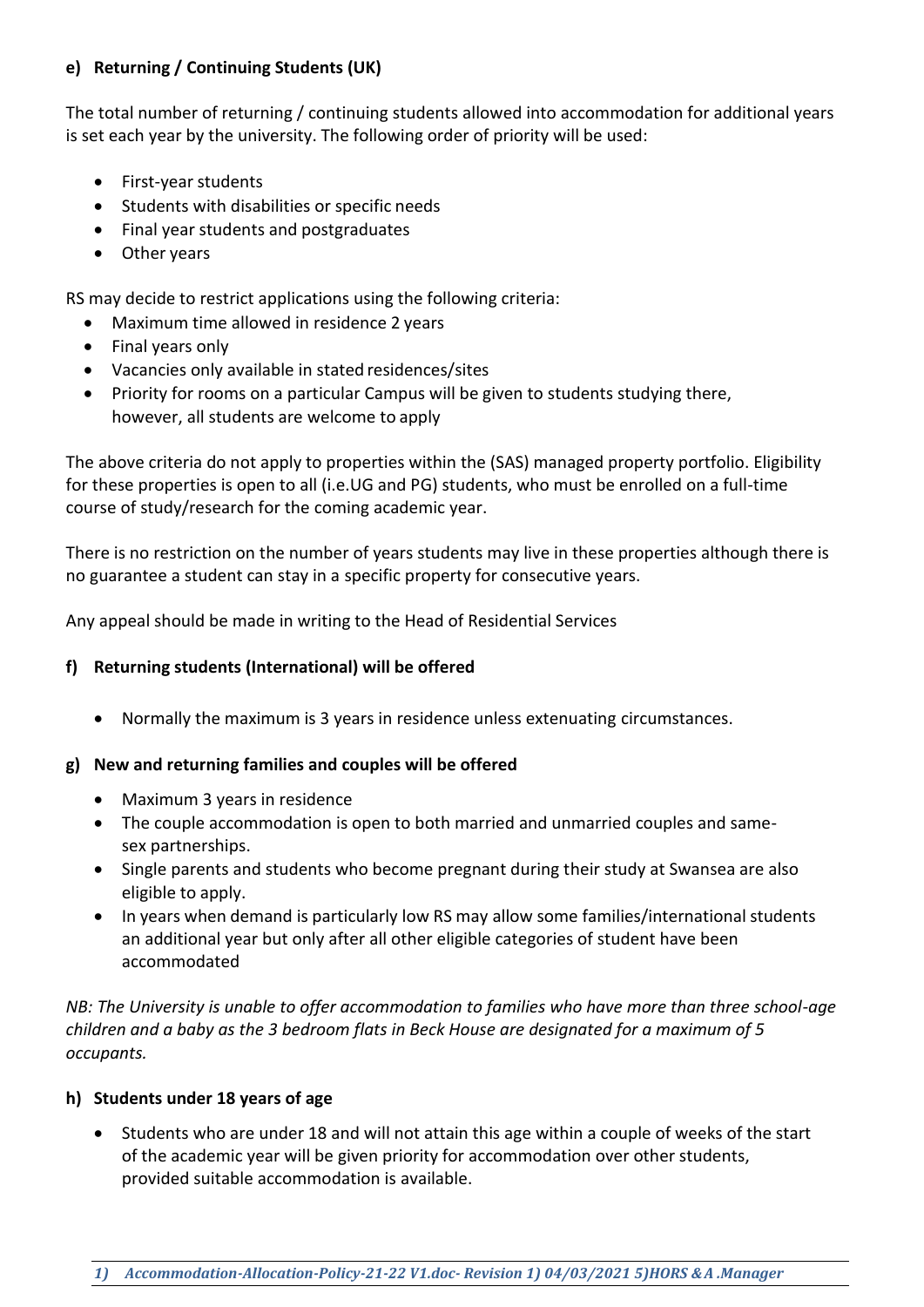#### **i) Swimmers and elite sports scholars**

• Students are only guaranteed accommodation on the Singleton Campus if confirmed by the Head of Department of Sport and Physical Recreation that they form part of the elite swimming squad and provided they apply for accommodation by the 30<sup>th</sup> June deadline.

#### **j) Welsh speakers**

Specific areas for students who want Welsh speaking flatmates. For further information see: [www.swansea.ac.uk/accommodation/accommodation-options/accommodation](http://www.swansea.ac.uk/accommodation/accommodation-options/accommodation-designated-areas/welsh-speakers/)[designated-areas/welsh-speakers/](http://www.swansea.ac.uk/accommodation/accommodation-options/accommodation-designated-areas/welsh-speakers/)

*NB: If there is insufficient demand to fill a flat or a student withdraws/suspends part way through the year the vacant rooms may be filled with Welsh learners or non-Welsh speaking students*.

#### **k) Other Categories (May Apply But Are Not Guaranteed)**

This section deals with students and other parties connected to Swansea University who are able to apply for accommodation subject to availability.

#### **l) Exchange and visiting students see:**

[www.swansea.ac.uk/accommodation/accommodation-options/accommodation-designated-areas/non](http://www.swansea.ac.uk/accommodation/accommodation-options/accommodation-designated-areas/non-standard-course-length/)[standard-course-length/](http://www.swansea.ac.uk/accommodation/accommodation-options/accommodation-designated-areas/non-standard-course-length/)

#### **m) Students arriving during the academic year**

- Students whose course starts at other periods during the academic year should make an online application in the usual manner. Applications will be considered using the criteria mentioned above. As at other periods, students studying for the remainder of the academic year will have priority over students who wish to stay for shorter periods.
- Students who cannot be offered accommodation in University residences will be referred to (SAS) for assistance.

#### **n) English Language Training Students (ELTS)**

- Students applying during the academic year (September to June)
- During the academic year, ELTS students are eligible to apply for University accommodation but will only be housed once all students in the guaranteed categories above are dealt with:-
- Students applying at this time are not likely to have a choice of accommodation
- Students arriving for courses with start dates during the academic year in January and April should make an online application and will be offered a room if a suitable vacancy exists, but this is not guaranteed. Students who arrive without having contacted RS in advance or who have not made an application should book into a local guesthouse, as no temporary accommodation will be available.

#### **o) Students applying for pre-sessional courses**

- During the summer vacation, ELTS students studying for 10 weeks or less will be housed in Hendrefoelan Student Village and on Singleton campus where a limited number of standard and en-suite rooms will be available.
- Payment for summer language bookings must be made on acceptance of the offer of a room.
- These students, who are fee-paying, will have priority over other visitors and academics.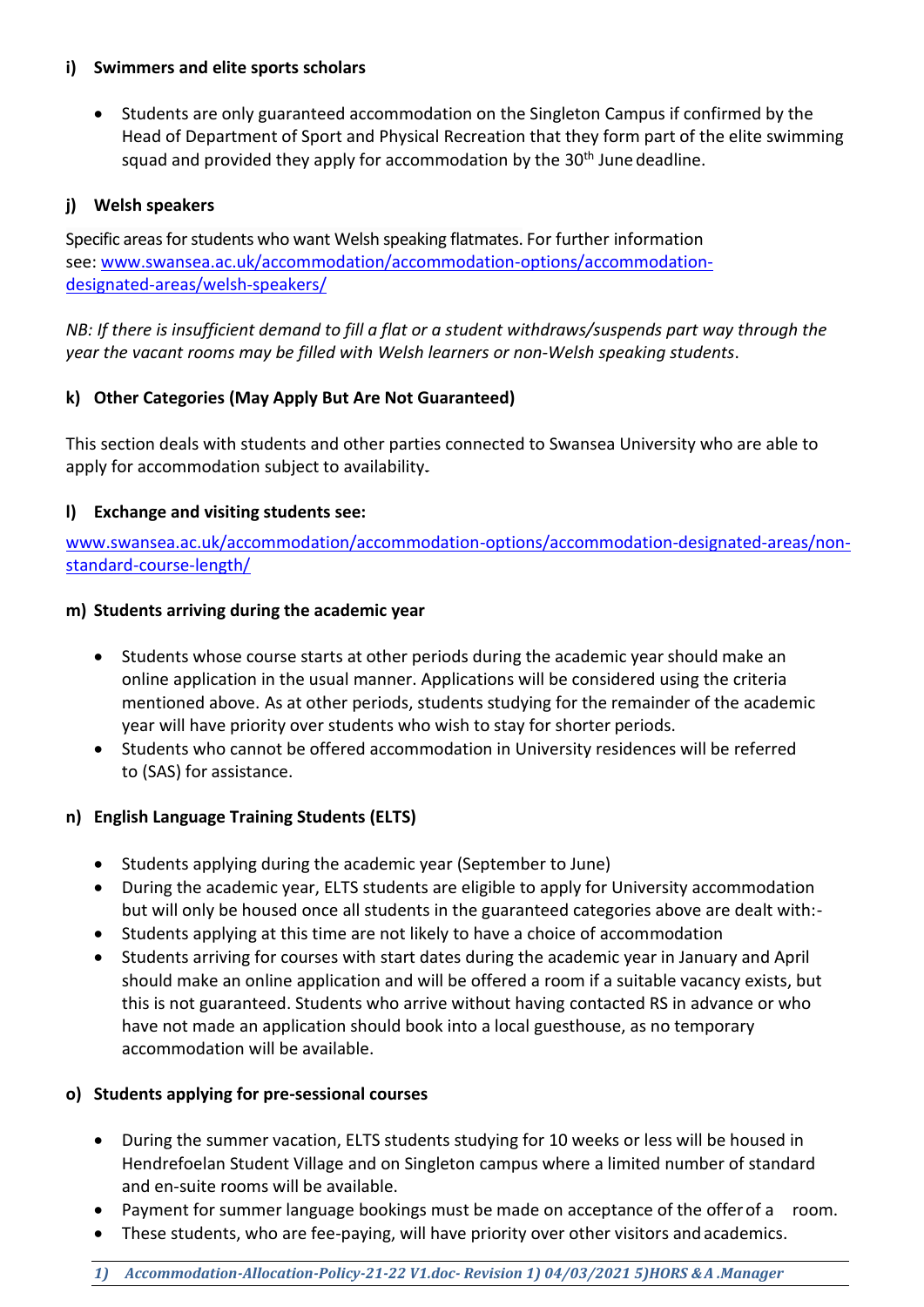• ELTS also receives bookings for short and tailor-made courses for groups who will not progress to study at Swansea University – efforts will be made to house these groups if possible.

#### **p) Students who have withdrawn or suspended**

Students who have suspended studies may be permitted to remain in residence for the remainder of the academic year provided permission has been granted by the Head of RS and a new tenancy signed. These students will have to pay for any further period in residence in advance.

Students on courses in organisations affiliated to Swansea University re welcome to apply for accommodation and will be allocated once the above categories have been processed.

#### **q) Academic visitors/work placements/visiting students (non-enrolled)**

It may be possible to offer accommodation for the above during the summer vacation, subject to availability. For more information please email [accommodation@swansea.ac.uk](mailto:accommodation@swansea.ac.uk)

The visit must be academic-related - former students who are not currently undertaking any research or placement cannot book University accommodation in this way. They will be referred to Conference Services to book via this route. This also applies to groups visiting the university for Continual Professional Development.

The above category bookings will need to be fully paid in advance. A minimum booking of 3 weeks will be required.

#### **r) Students wishing to stay for the summer period**

Current Swansea University students who wish to remain in residence over the summer will be able to apply online in May using the online applications system. Although every effort will be made to assist them, RS cannot guarantee that suitable accommodation will be available at the time requested.

Beck House has the availability of a Guest Flat that is available for residents to book on behalf of their guests all year round. This can be booked by completing the booking form and paying the fee in advance. There is a minimum stay of 3 nights for a maximum of 2 Adults.

#### **Accommodation for the following categories are allocated via the Conference Office**

#### **Students resitting exams**

Students attending during August for re-sit examinations will be able to apply for rooms via the Conference Office. Information will be sent out via the Academic Services Examination Office on how to book.

#### **Students attending the Graduation ceremony**

Rooms will be available on campus for students attending the graduation ceremony through the CO. Rooms for family members may be available through the CO booking system.

#### **Parents & friends**

Rooms for family members and friends may be available through the Conference Office booking system for the summer vacation period.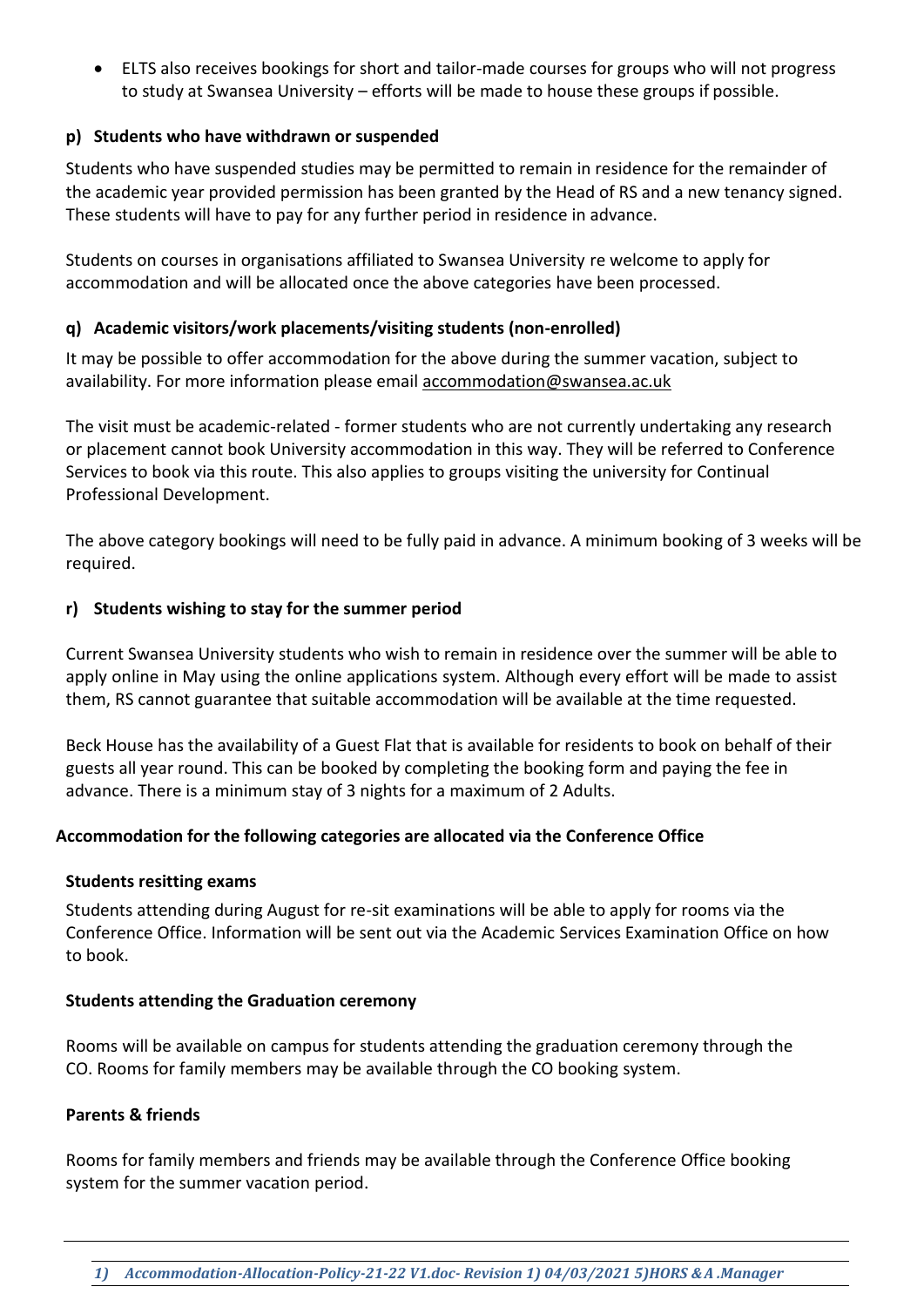#### <span id="page-8-0"></span>**2. ALLOCATION PRIORITIES**

Please see our web page for details: [www.swansea.ac.uk/accommodation/applying-for-accommodation/what-happens](http://www.swansea.ac.uk/accommodation/applying-for-accommodation/what-happens-next/)[next/](http://www.swansea.ac.uk/accommodation/applying-for-accommodation/what-happens-next/)

Within each category, RS offers accommodation using the following criteria:

- Disability/medical priority/specific requirements\*
- Students studying at the Bay campus will get priority for this site overstudents studying on at Singleton
- Students under 18 years of age
- Date order of application
- Date accepted on to course/programme
- Accommodation preference

\*Medical/supporting evidence must be provided to RS and details need to be noted on the accommodation application form. It may not be possible to re-allocate rooms or cater to specific needs close to the start of the new academic year.

*Whilst students meeting the above criteria are able to apply for accommodation in the University or SAS residences, RS is not obliged to offer accommodation for more than one year at a time.*

#### **3. ELIGIBILITY**

<span id="page-8-1"></span>Students or other parties not able to apply for or utilise university or SAS Lettings properties. Categories of students who have:-

- Not started on the course accepted
- Not Enrolled with the university prior to the deadline set
- Withdrawn from studies and no longer a student
- Suspended from studies (unless continuing during the same academic year)

#### **Students not enrolled or not commenced on a course:-**

Students who are not fully enrolled with the University are **not** eligible to live in University Residence; this also applies to (SAS) managed properties. Students found to be in this category will be;

- Contacted to clarify their student status
- Advised that as a non-enrolled student they are not eligiblefor University accommodation
- Invited to complete their University enrolment in which case they will thenbe entitled to apply for accommodation or remain in the residences/house
- Students who have withdrawn or suspended studies:-
- Students who withdraw or suspend studies must complete a Release from Accommodation Request form and submit it to RS as soon as they are aware. **The form is available here:**  [www.swansea.ac.uk/accommodation/document-store/](http://www.swansea.ac.uk/accommodation/document-store/)

*RS receives a notification of withdrawals and suspensions on a weekly basis from Information Services and Systems and will contact students who have not submitted a form to ensure that this is completed.*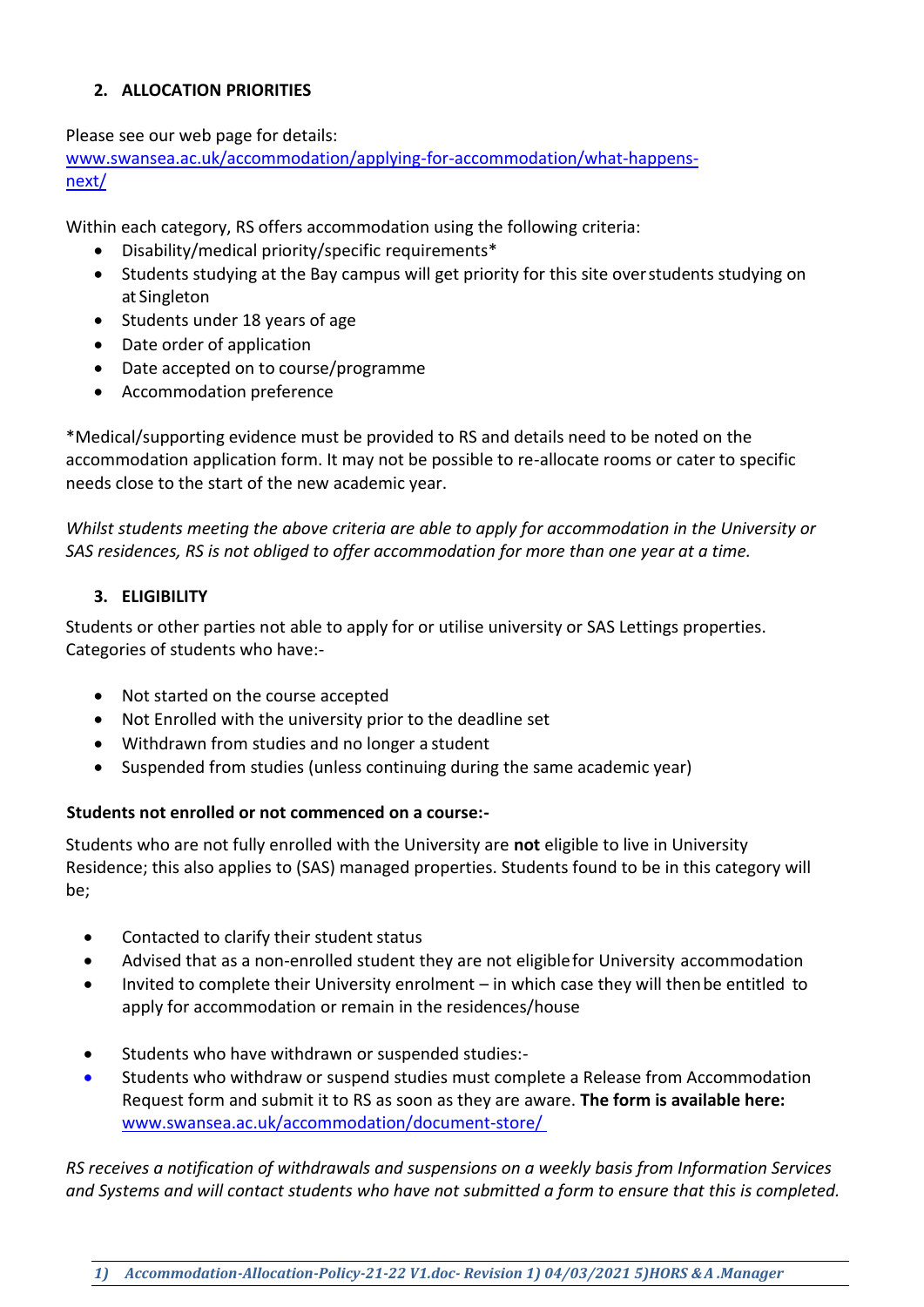#### **Students requiring temporary accommodation**

Swansea University does not have any designated temporary accommodation for students either at the beginning of or during, an academic year. Students who have not made an accommodation application or notified RS of their arrival in Swansea should book into a local guesthouse for the first few nights of their stay.

The University cannot subsidise or reserve this accommodation on behalf of the student. A link to information about local hotels and guesthouses can be found on the page below: [www.swansea.ac.uk/accommodation/a-z/](http://www.swansea.ac.uk/accommodation/a-z/)

#### **Grounds on which an Accommodation Application can be refused**

Students may be refused accommodation for additional years, outside of the restrictions mentioned above if:-

- They have outstanding rent due on a previous period of residence or have reached "Reminder letter 3" stage in the Debt Management Procedure.
- They have been the subject of disciplinary action due to serious breaches of residence regulations leading to sanctions in the D and E stage of the disciplinary matrix.
- If following the offer of accommodation, a student is found to have a criminal record that makes it inappropriate that they live in a communal environment the offer will become null and void. All such matters must be disclosed at the time of application. The Systems and Administration Manager will make the initial assessment; any appeal received being processed by the Head of RS.\* see also Appeals section below

Students who wish to book accommodation in a SAS Lettings Property and have an offer from the University which has not yet been confirmed may book accommodation, however, if their offer is not confirmed and the tenancy has started they will be liable for rent due until a replacement can be found. If the tenancy has not yet started their Reservation Deposit will be retained.

It is not possible to offer any accommodation in a SAS property to non-students.

#### <span id="page-9-0"></span>**4. FINANCIAL OBLIGATIONS**

It is the student's responsibility to notify RS of any change to their plans to study in Swansea or take up their accommodation.

#### **Cancellations prior to arrival**

Students who are deferring for a year will have their Reservation Deposit rolled over to the following year provided they notify Residential Services 7 days before the tenancy start date.

Students who have paid a Reservation Deposit and cancel their accommodation please note this is non-refundable.

#### **Non-arrivals**

Students who do not arrive by midday on the Monday following the tenancy start date and who have not notified RS of their late arrival may have their accommodation booking cancelled and the deposit retained.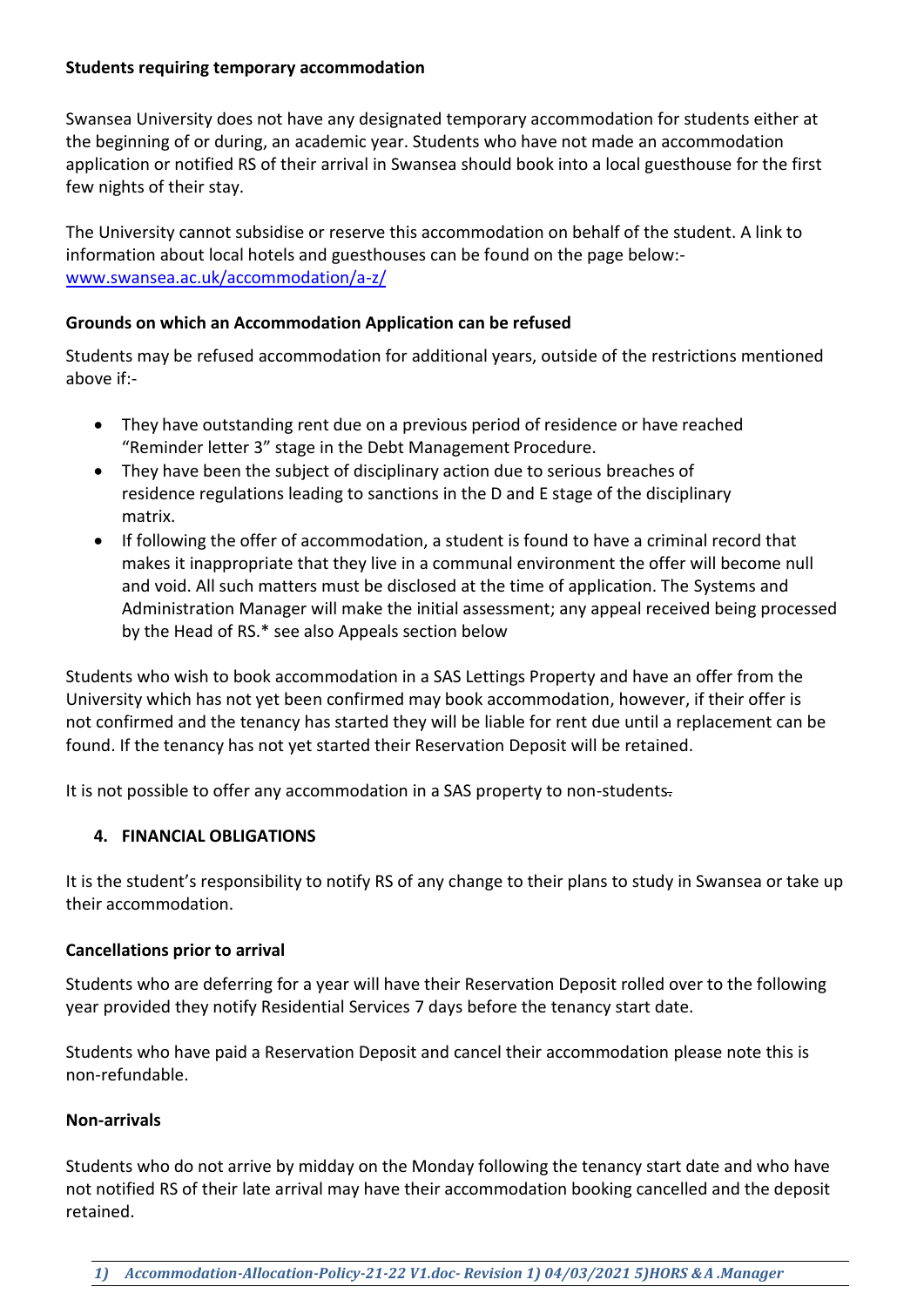Rooms cannot be held beyond the first week of term unless the first term's rent has been paid in advance. Students who hold a room in this way and later find they are unable to attend the University will be charged rent until the room can be re-let.

If a student who has been delayed agrees to release their room, RS will hold their deposit and attempt to allocate another room on arrival. If no room is available, assistance will be given, via SAS, to find private accommodation and the deposit refunded.

Students who have accepted an offer of a room online without having viewed the room are entitled to cancel the booking within 7 working days of the acceptance. If however, the student has collected the key and moved into the room this is no longer applicable.

#### <span id="page-10-0"></span>**5. RELEASE FROM ACCOMMODATION & ROOM TRANSFER REQUESTS**

All requests must be made via the request forms which can be found in our online document store. [www.swansea.ac.uk/accommodation/document-store/](http://www.swansea.ac.uk/accommodation/document-store/)

#### **Transfer Requests**

There are several ways in which a student can transfer to alternative accommodation:-

- **A Pre Arrival Transfer** this is made before moving into University residences by completing a Pre-Arrival Transfer form (no fee)
- **Room Swap**  Once in accommodation A room swap page will go live on Facebook where students can seek a swap with another student – £5 charge
- **In House Transfer**  Transfer to a different room within University residences students will pay a transfer if the room move is accepted. - £50 charge

Whilst every effort is made to fulfil all requests, due to various circumstances this is not always possible.

#### **Waiting list**

A waiting list for University residences will open approximately two weeks after the start of the academic year. Priority for rooms will be given on the same basis as the original accommodation allocations (see above). Vacancies created by students withdrawing from or suspending studies will be considered before students requesting release into the private sector unless there is a requirement for a particular room type.

## <span id="page-10-1"></span>**6. ACCOMMODATION RELEASE REQUESTS**

#### **Students Withdrawing or Suspending studies**

Once Academic Services confirms their status, students will be liable for a minimum of 6 weeks' rent from the date of submission of the form. Their liability for rent will be ended at this time provided they vacate the room and return the keys. If a replacement tenant can be found sooner than the 6- week end date, the tenancy substitution charge will be added to the total due.

#### **Mid-year**

If a student has withdrawn or suspended studies and returned their key, it may be possible to fill their